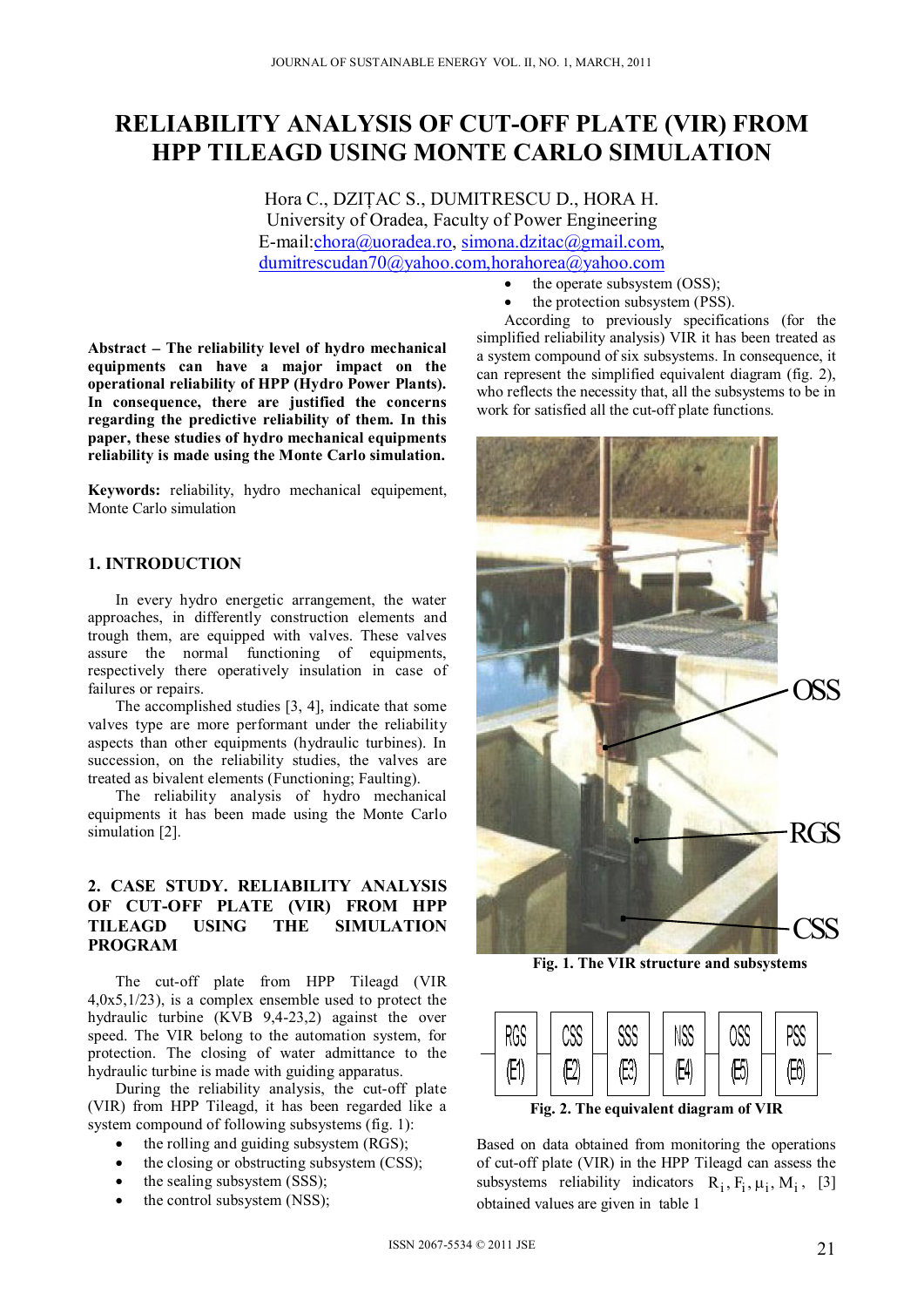|  |  |  | Table 1 – The values of reliability indicators for the VIR subsystems |
|--|--|--|-----------------------------------------------------------------------|
|--|--|--|-----------------------------------------------------------------------|

| <b>Subsystem</b>          | RGS(E1)  | CSS(E2)  | $SSS$ (E3) | $\overline{\text{NSS}}$ (E4) | $\overline{OSS}$ (E5) | PSS <sub>(E6)</sub> |
|---------------------------|----------|----------|------------|------------------------------|-----------------------|---------------------|
| $F_i x 10^4$              | 15.2114  | 33.9333  | 40.9539    | 69.0367                      | 842.482               | 167.326             |
| $\mu_i$ [h <sup>-1-</sup> | 0.0038   | 0.005652 | 0.005756   | 0.004085                     | 0.0055724             | 0.0045              |
| $M_i$                     | 0.2336   | 0.3267   | 0.3316     | 0.2487                       | 0.3229                | 0.2705              |
| R,                        | 0.998478 | 0.996606 | 0.995904   | 0.9930963                    | 0.9157517             | 0.983267            |

These values will be input into the simulation program whose editing window is shown in figure 3.

| $\rightarrow$ Specificarea datelor simularii $\parallel$ $\parallel$ $\Box$ |
|-----------------------------------------------------------------------------|
|                                                                             |
| Specificare sistem                                                          |
| Specificare parametrii lambda si mu                                         |
| Salvare date                                                                |
|                                                                             |
| Incarcare date                                                              |
| lesire                                                                      |

**Fig. 3. The editing window of analyzed system** 

Following the steps from [2], it's obtained figures 4÷7, which refers to the characteristic equation, specifying the input data, the failure and repair rate values, also the saved and loading data windows of simulated system.

| Specificarea sistemului simulat                |        |
|------------------------------------------------|--------|
| Ecuatia característica a sistemului echivalent |        |
| E18E28E38E48E58E6                              |        |
|                                                | lesire |

**Fig. 4. – The characteristic equation of system** 

|                | Specificarea datelor simularii |                |           |
|----------------|--------------------------------|----------------|-----------|
| Lambda:        |                                | Miu:           |           |
| $\overline{1}$ | 0.000005789                    | $\overline{1}$ | 0.0038    |
| $\overline{a}$ | 0.000019244                    | $\overline{2}$ | 0.005652  |
| 3              | 0.00002367                     | 3              | 0.005756  |
| $\overline{4}$ | 0.000028397                    | $\overline{4}$ | 0.004085  |
| 5              | 0.000512654                    | 5              | 0.0055724 |
| 6              | 0.00007657                     | 6              | 0.0045    |
|                |                                |                |           |
|                |                                |                |           |
|                |                                |                |           |
|                |                                |                |           |
|                |                                |                |           |
|                |                                |                | lesire    |

**Fig. 5***.* **Specifying the simulation data of analyzed system**

| <b>Salvare date</b>                                                                               |                                                                                                                                |
|---------------------------------------------------------------------------------------------------|--------------------------------------------------------------------------------------------------------------------------------|
| Save in: <b>C</b> Program de simulare                                                             | ←回び囲                                                                                                                           |
| CHE REMETI.mat<br>cHE Tileagd.mat<br>CHE TILEAGD 1.mat<br>DIANA.mat<br>FINALT.mat<br>MECANICA.mat | ORADEA NORD.mat<br>sistem 8 elemente final mat<br>sistem 8 elemente.mat<br>STATIE DESCARCARE 1 CET 1<br>TEST 2.mat<br>TEST.mat |
| ∢<br>ШI                                                                                           |                                                                                                                                |
| File name:<br>MВ                                                                                  | Save                                                                                                                           |
| Save as type:<br>MAT-files (".mat)                                                                | Cancel                                                                                                                         |

**Fig. 6***.* **The saved data window for system analysis**

| <b>Incarcare date</b>                     |                                                                                              |                        |             |
|-------------------------------------------|----------------------------------------------------------------------------------------------|------------------------|-------------|
|                                           | Look in: <b>D</b> Program de simulare                                                        | ←面盛國・                  |             |
| ORADEA NORD.mat<br>TEST 2.mat<br>FEST.mat | sistem 8 elemente final.mat<br>sistem 8 elemente.mat<br>STATIE DESCARCARE 1 CET 1 ORADEA.mat | VIR.mat<br>VOIVOZI.mat |             |
| ∢                                         | $\mathbb{I} \mathbb{II}$                                                                     |                        |             |
| File name:                                | VIR.mat                                                                                      |                        | <b>Upen</b> |
| Files of type:                            | MAT-files [".mat]                                                                            |                        | Cancel      |

**Fig. 7. The loading data window of analyzed system** 

Figure 8 shows how to display the results for 10 years of analysis and 10.000 simulations, so that in figure 9 is presented the simulation results display window.

| Simulare            |        |
|---------------------|--------|
| Timpul de simulare  |        |
| 10                  |        |
| Numarul de simulari |        |
| 10000               |        |
| Simulare            |        |
|                     | lesire |

**Fig. 8***.* **The** *s***imulation module for 10 years and 10 000 simulations**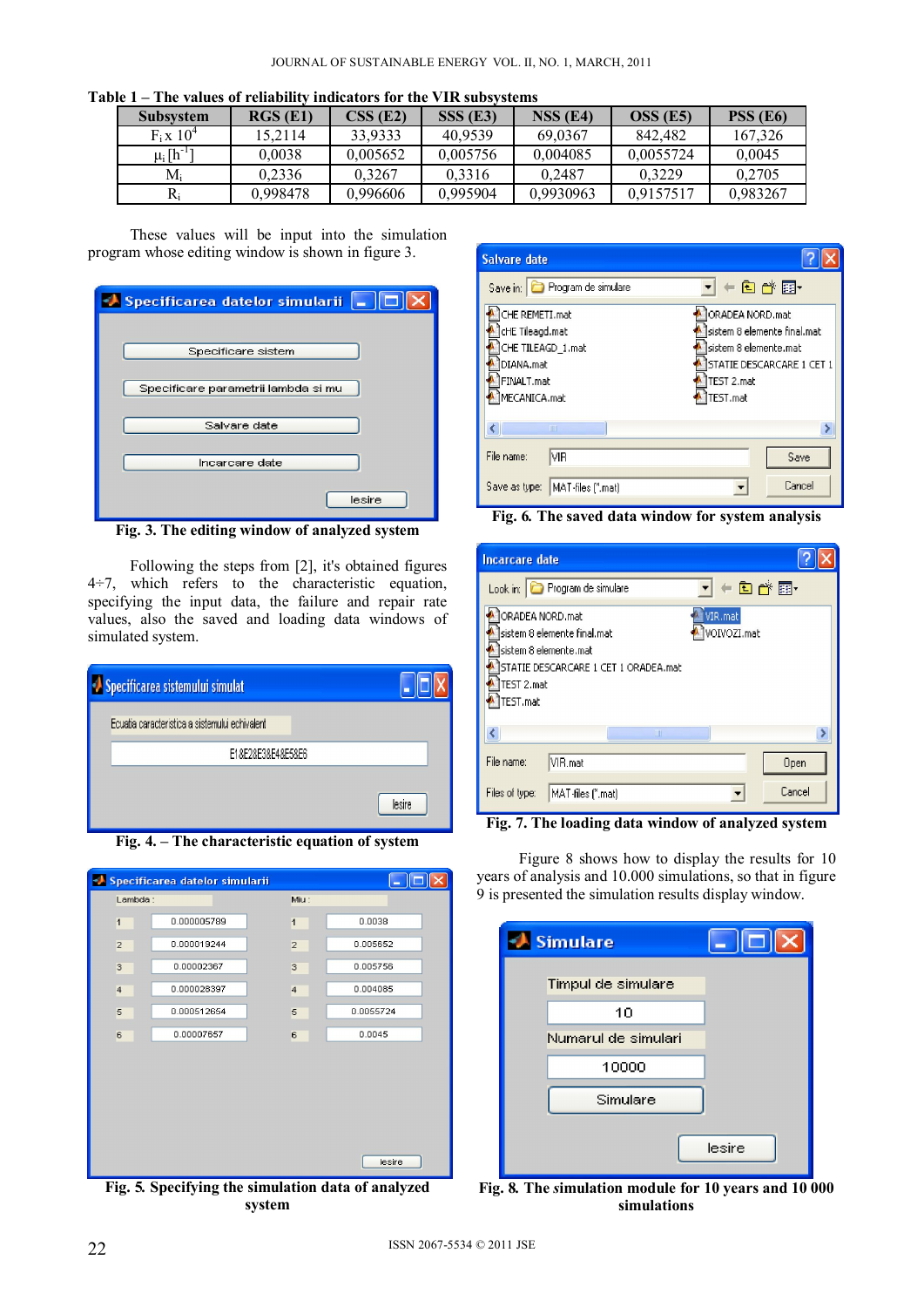| <b>Rezultate simulare</b>                                  |        |
|------------------------------------------------------------|--------|
| :10 ani.<br>Perioada de simulare T_A                       |        |
| Durata de functionare/an (alfa) : 4177.9035 ore.           |        |
| Durata de functionare pe perioada T_A :41779.0353 ore.     |        |
| Durata de nefunctionare/an (beta) :640.0965 ore.           |        |
| Durata de nefunctionare pe perioada T_A :6400.9646 ore.    |        |
| Numar de intreruperi/an [niu] : 3.9564 intreruperi.        |        |
| Numar de intreruperi pe perioada T_A :39.5639 intreruperi. |        |
| :1055.9875<br><b>MTBF</b>                                  |        |
| <b>MTM</b><br>:161.7878                                    |        |
| Lambda sistem<br>:0.00094698                               |        |
| Miu sistem<br>:0.0061809                                   |        |
| R sistem<br>:0.86714                                       |        |
| F sistem<br>:0.13286                                       |        |
| Salvare rez.                                               | lesire |

#### **Fig. 9***.* **The simulation results display window**

Figure 10 shows the display module of operating diagrams and diagram in figure 11 presents the corresponding data input module. It is noted the existence of defects over time at both component and system level. This, and the simulation results are due to the elements in series of analyzed system.

| <b>Simulare</b>    |  |
|--------------------|--|
| Timpul de simulare |  |
| 1 O                |  |
|                    |  |
| Simulare           |  |
| lesire             |  |

**Fig. 10***.* **The window display module of operating diagram for analysis system**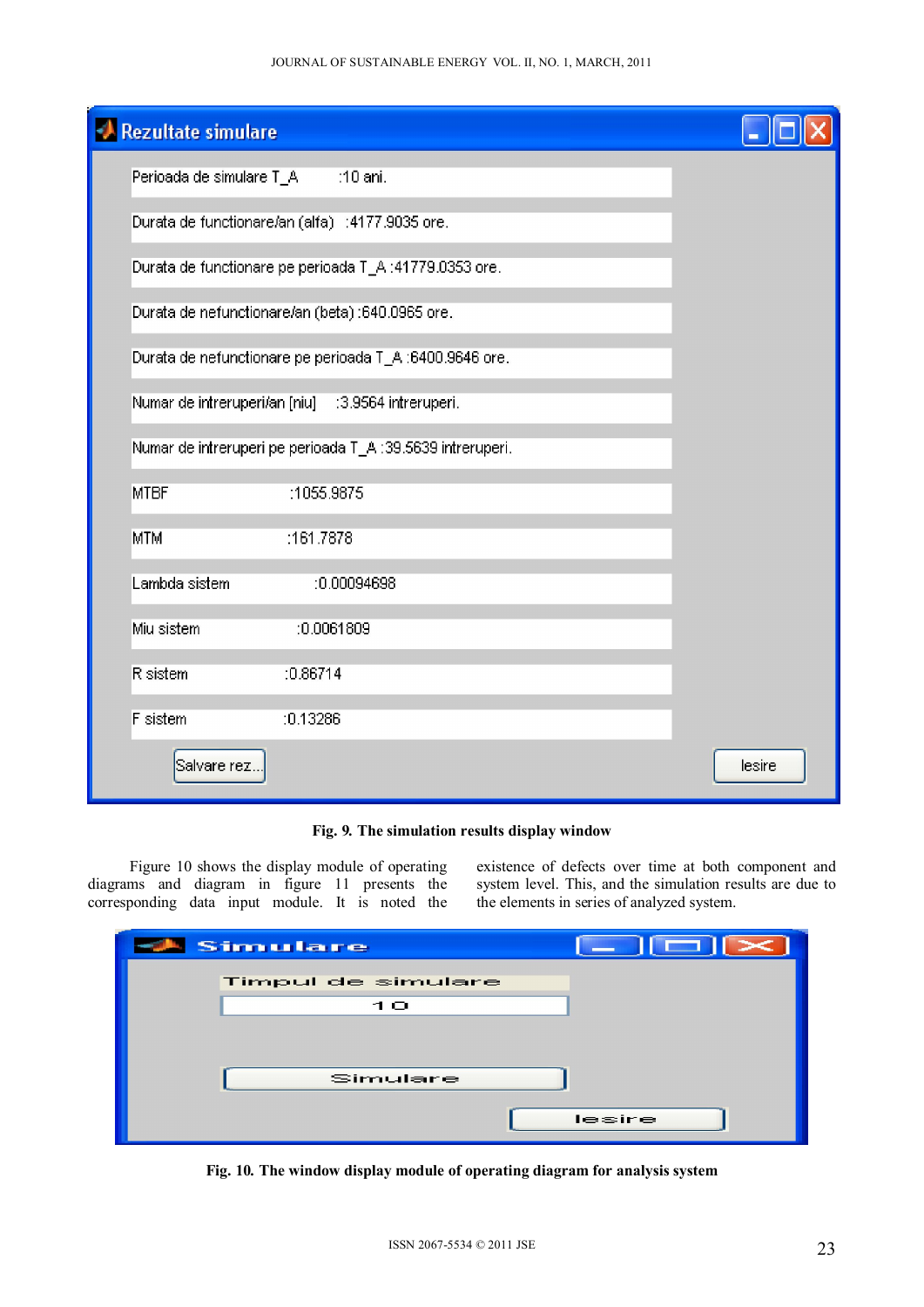**A** Figure 4 File Edit View Insert Tools Desktop Window Help  $@@@@$ ∖≣  $\Box$ H A ľ,  $\bigcirc$ Г١ **PAGE F6** E<sub>5</sub> Functionare elemente E<sub>4</sub> E<sub>3</sub>  $E2$  $E1$ Sistem  $\overline{2}$  $\overline{A}$ 5 3 6 8  $\times$  10  $^{4}$ Timp [ore]

JOURNAL OF SUSTAINABLE ENERGY VOL. II, NO. 1, MARCH, 2011

**Fig. 11. The operating diagram of analized system**

To be convinced of the usefulness and accuracy of the reliability simulation program will be a comparison of the results obtained by simulation and those obtained by analytical calcuus - DEF method - [3], on reliability.

The analytical calculus of system reliability is  $R_{\text{sis}} = 0.8671761$ , comparable to that obtained in the simulation, which was:  $R_{\text{sis}} = 0.86714$ .

Must be made clear that the simulation results are influenced by the system evolution in time, taking into account the defects that occur during the analysis.

It is found that the differences that arise in calculating the reliability by Monte Carlo and analytical methods are very small, they appeared only in the fifth decimal place, which gives the judge that Monte Carlo simulation method can be applied in reliability analysis of hydraulic equipment.

The differences are due to the number of simulations

that are working. Matlab working memory with 14 decimal places, even if fewer show differences that are within an acceptable calculation errors.

#### **CONCLUSIONS**

**1.** In the reliability analysis will consider the cut-off plate (VIR) as a complex system consists of six subsystems connected in series.

**2.** For complex systems, the program presented in [2] and run for VIR is considered very effective, allowing reliability calculus, drawing of operating diagrams for all elements and system in record time.

**3.** The assessments made by this program are accurate, these results derived comparing the reliability by Monte Carlo simulation, or directly through DEF.